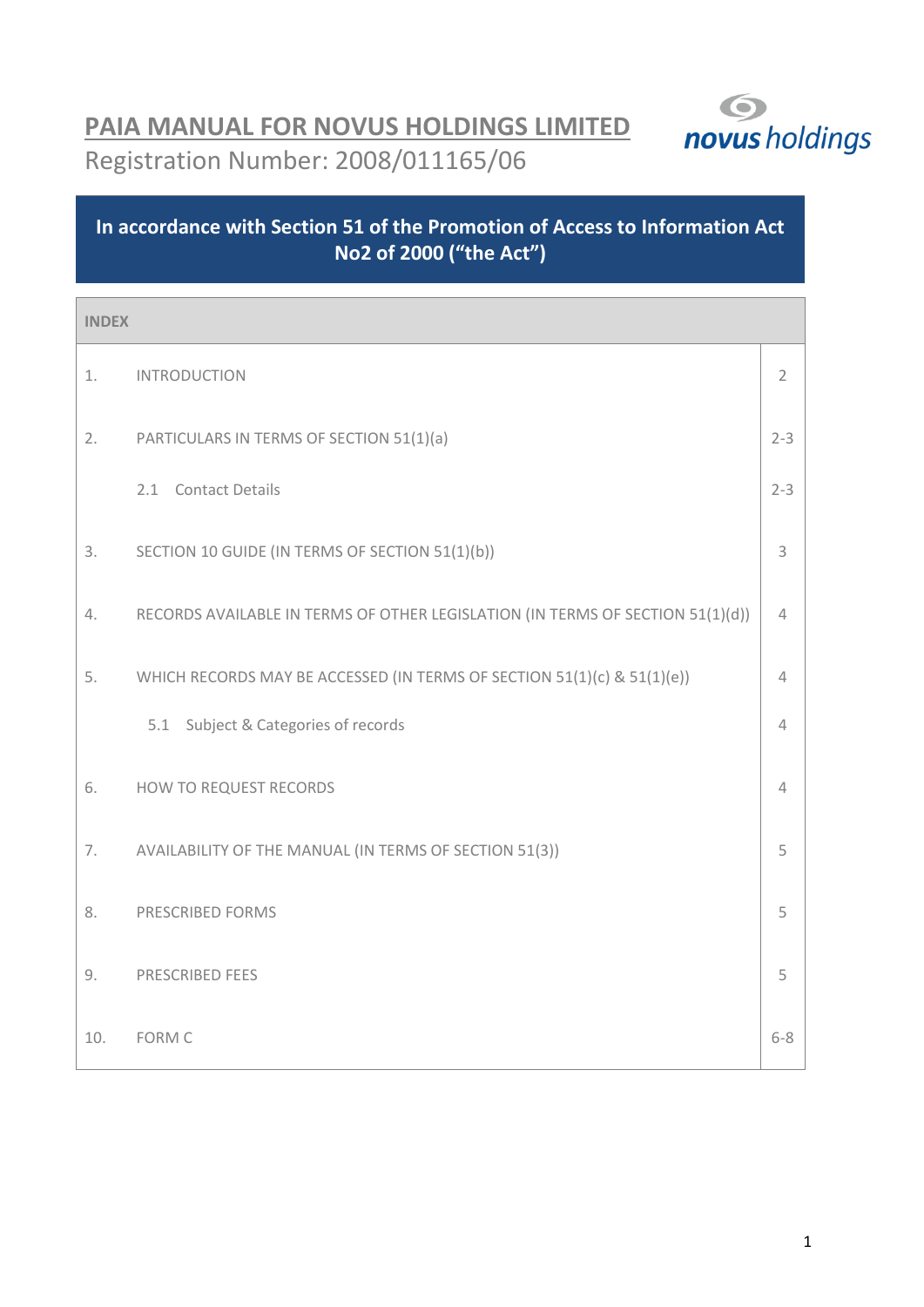Novus Holdings Limited ("Novus Holdings") is a public company, listed on the Johannesburg Stock Exchange ("JSE") since March 2015.

Novus Holdings is the most comprehensive commercial printing and manufacturing operations in South Africa. Its operations comprised twelve specialised printing and one tissue plant in key metropolitan areas across South Africa. The Group provides a comprehensive range of services nationally and in parts of Africa.

This manual is to assist any person (natural/juristic) with the proper procedures that must be followed when requesting access to information and/or documentation from Novus Holdings Limited and all subsidiaries within the Novus Group of Companies ("Novus Holdings") as contemplated in terms of the Act.

### **The subsidiaries include the following entities:**

- Intrepid Printers (Pty) Ltd;
- Isithebe Contracting Services (Pty) Ltd;
- ITB Manufacturing (Pty) Ltd;
- Latiano 554 (Pty) Ltd
- Leif 663 (Pty) Ltd;
- Macleary Investments 456 (Pty) Ltd:
- Marano Investments (Pty) Ltd;
- Molakai (Pty) Ltd;
- Monospec (Pty) Ltd
- Novus Packaging Holdings (Pty) Ltd;
- Novus Packaging (Pty) Ltd;
- Novus Ventures (Pty) Ltd;
- Paarl Coldset (Pty) Ltd;
- Novus Print (Pty) Ltd;
- Paarl Media Holdings (Pty) Ltd;
- Paarl Media Paarl (Pty) Ltd;
- Plaslope (Pty) Ltd;
- Victory Ticket 376 (Pty) Ltd t/a Digital Printing Solutions

Novus Holdings reserves for itself the right to amend this manual from time to time and as soon as any amendments have been finalised and thereafter communicated to the South African Human Rights Commission ("the SAHRC").

Any person requesting information in terms of Section 51(1) of the Act is advised to contact the Information Officer should he/she require any assistance in respect of the use of this manual and/or requesting of records, documentation and/or information from Novus Holdings. A copy of this manual is available to the public.

#### **2. PARTICULARS IN TERMS OF SECTION 51(1)(A)**

| <b>2.1 CONTACT DETAILS</b> |                        |
|----------------------------|------------------------|
| <b>Full Company Name</b>   | Novus Holdings Limited |
| <b>Registration Number</b> | 2008/011165/06         |
|                            |                        |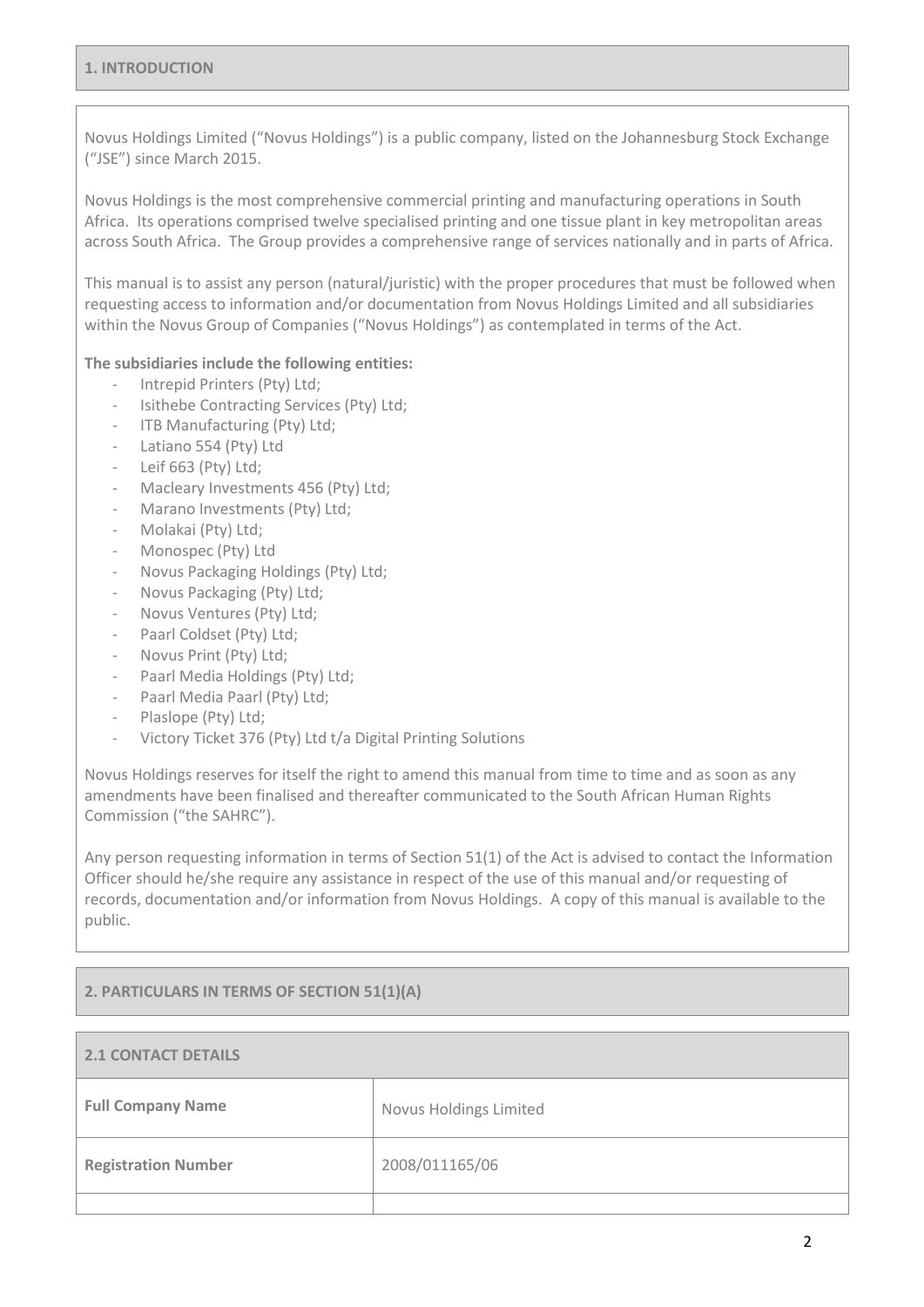| <b>Principle Business</b>            | Investment in printing and related activities.      |
|--------------------------------------|-----------------------------------------------------|
| <b>Registered Address of Company</b> | 10 Freedom Way<br>Milnerton<br>Western Cape<br>7441 |
| <b>Postal Address of Company</b>     | PO Box 37014<br>Chempet<br>Western Cape<br>7442     |
| <b>Telephone Number</b>              | +27 21 550 2500                                     |
| <b>Fax Number</b>                    | +27 21 550 6233                                     |
| <b>Website Address</b>               | www.novus.holdings                                  |
| <b>Information Officer</b>           | Harry Todd                                          |
| <b>Telephone Number</b>              | +27 21 550 2500                                     |
| <b>Fax Number</b>                    | +27 21 550 6233                                     |
| Email                                | information.officer@novus.holdings                  |

# **3. SECTION 10 GUIDE (IN TERMS OF SECTION 51(1)(B))**

In terms of Section 10 of the Act, the SAHRC is required to compile a guide in each official language. The objective of the guide is to assist persons who may wish to exercise their rights as provided for in the Act. A copy of the guide is available for inspection at the offices of the SAHRC.

Contact details of the SAHRC is as follows:

**The South African Human Rights Commission PAIA Unit The Research and Documentation Department**

**Postal Address** Postal Address **Private Bag 2700** Houghton 2041 **Telephone**  $+27 11 484 8300$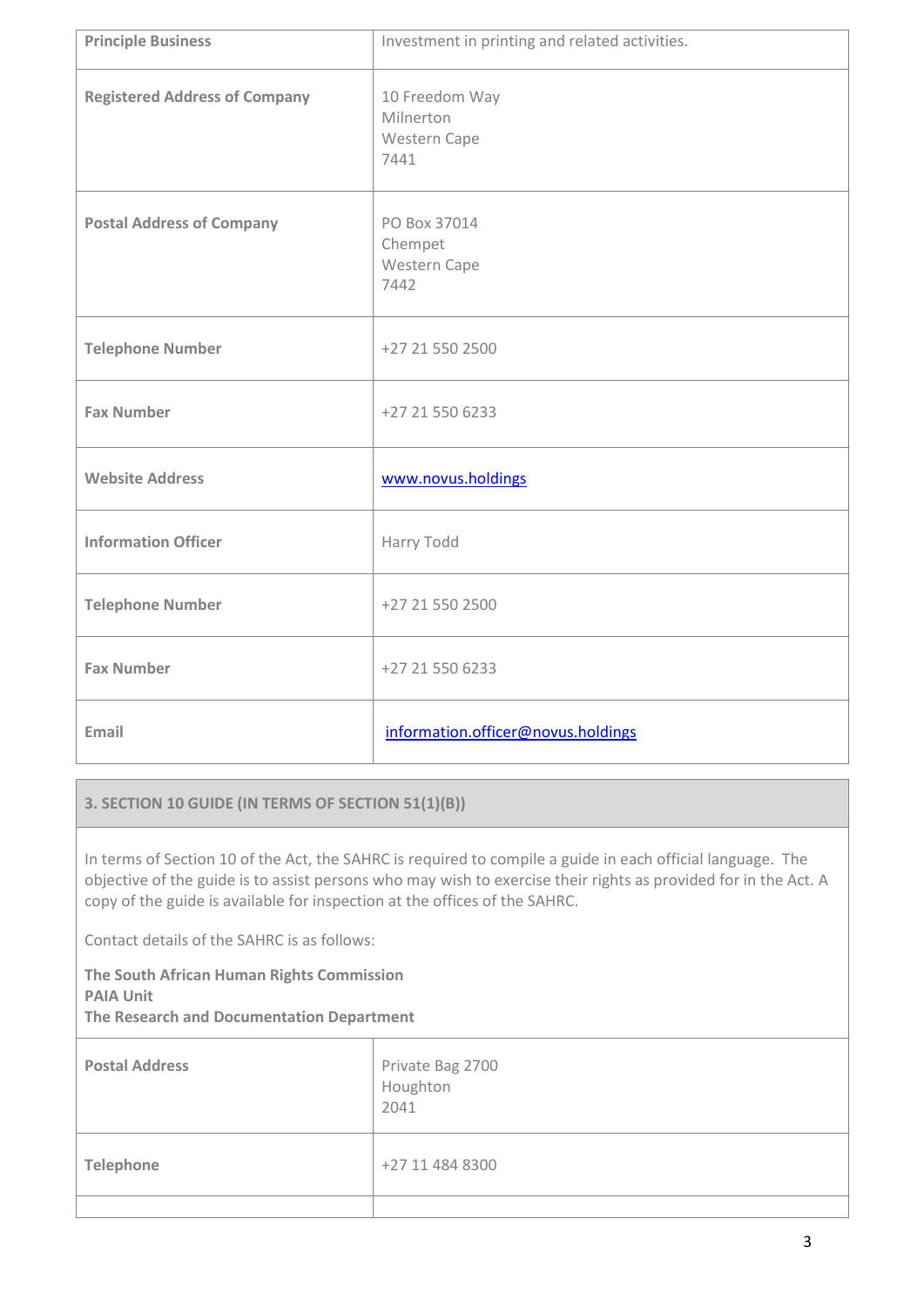| Fax     | +27 11 484 0582   |
|---------|-------------------|
| Website | www.sahrc.org.za  |
| Email   | paia@sahrc.org.za |

# **4. RECORDS AVAILABLE IN TERMS OF OTHER LEGISLATION (IN TERMS OF SECTION 51(1)(d))**

Novus Holdings maintains records, information and/or documentation as required in terms of the following legislation:

- $\checkmark$  Basic Conditions of Employment Act No.75 of 1997
- $\checkmark$  Broad Based Black Economic Empowerment Act No.53 of 2008
- $\checkmark$  Companies Act No.71 of 2008
- $\checkmark$  Compensation for Occupation Injuries and Diseases Act No.130 of 1993
- Consumer Protection Act No.68 of 2008
- Copyright Act No.98 of 1978
- $\checkmark$  Electronic Communications Act No.25 of 2008
- $\checkmark$  Employment Equity Act No.55 of 1998
- $\checkmark$  Income Tax Act No.95 of 1967
- $\checkmark$  Labour Relations Act No.66 of 1965
- $\checkmark$  National Credit Act No.34 of 2005
- $\checkmark$  Promotion of Access to Information Act No.2 of 2000
- $\checkmark$  Skills Development Act No.97 of 1998
- $\checkmark$  Skills Development Levies Act No.9 of 1999
- $\checkmark$  Trade Marks Act No.194 of 1993
- $\checkmark$  Unemployment Contributions Act No.4 of 2002
- $\checkmark$  Unemployment Insurance Act No.63 of 2001
- $\checkmark$  Value Added Tax Act No.89 of 1991

# **5. WHICH RECORDS MAY BE ACCESSED (IN TERMS OF SECTION 51(1)(C) & 51(1)(e))**

The provisions of the Act provide that certain records, information and/or documentation must be disclosed, in such instances then a formal request for such records, information and/or documentation is not required.

# **Subjects & Categories of records**

- $\checkmark$  Companies Act & Statutory Documents
- $\checkmark$  Financial Records
- $\checkmark$  Income Tax Records
- $\checkmark$  Human Resource Records

# **6. HOW TO REQUEST RECORDS**

Any persons requesting information must complete the prescribed Form C as may be obtained on [www.doj.gov.za](http://www.doj.gov.za/) and submit this form together with the request fee. The form must be submitted to the Information Officer at his/her address, fax number or email address as provided herein.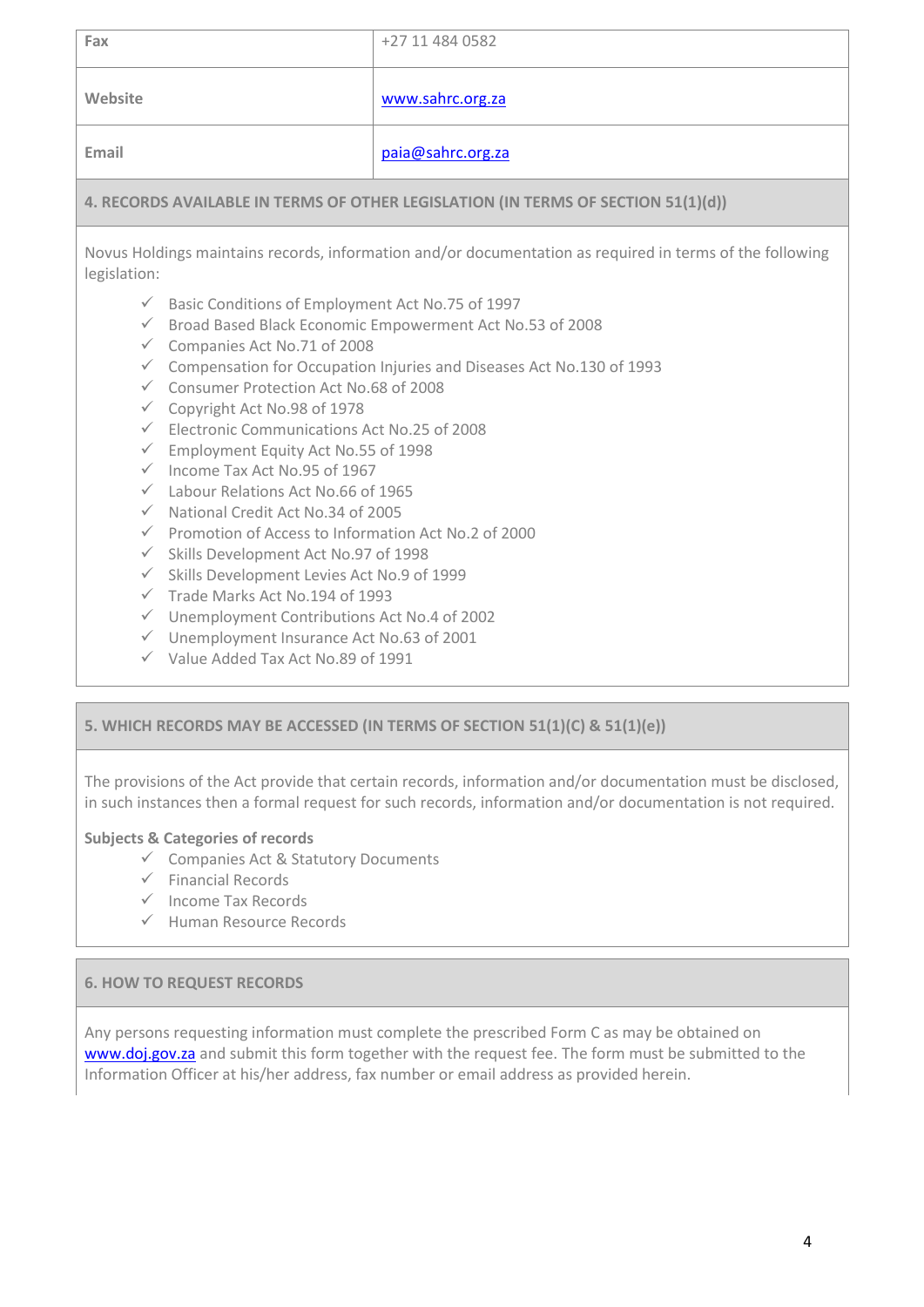**The form must contain the following information:**

- $\checkmark$  Provide sufficient detail on the form to enable the Information Officer to clearly identify the records, information and/or documentation requested.
- $\checkmark$  Identity of the person making the request.
- $\checkmark$  Indicate which form of access is required.
- $\checkmark$  Specify a postal address or fax number of the person making the request.
- $\checkmark$  Identify the right that the person making the request it seeking to exercise or protect and provide an explanation of why he requested record, information and/or documentation is required for the exercise or protection of that right.
- $\checkmark$  If the request is made on behalf of another person, to submit proof to the satisfaction of the Information Officer of the capacity in which the person making the request has.
- $\checkmark$  The prescribed fee (if any) must be paid as set out below in clause 9.

# **7. AVAILABILITY OF THE MANUAL (IN TERMS OF SECTION 51(3))**

This manual is available for inspection during office hours, at no cost, at the registered address of Novus Holdings Limited. A copy of this manual, or part thereof, may be obtained from either one of the following

- I. The registered address of Novus Holdings Limited; or
- II. The SAHRC.

# **8. PRESCRIBED FORMS**

Your request must be set out in the prescribed from, which can be downloaded from the Department Justice at [www.doj.gov.za](http://www.doj.gov.za/) and after completion must be forwarded to Novus Holdings.

| <b>For Attention</b>    | Information Officer<br>PO Box 37014<br>Chempet<br>7442 |
|-------------------------|--------------------------------------------------------|
| <b>Telephone Number</b> | +27 21 550 2500                                        |
| <b>Fax Number</b>       | +27 21 550 6233                                        |
| Email                   | information.officer@novus.holdings                     |

# **9. PRESCRIBED FEES**

- 9.1 A fee of R50.00 (Fifty Rand) must accompany any request for record, documentation and/or information.
- 9.2 Payment of this fee is to be made as directed by the Information Officer.
- 9.3 You will be notified of the decision regarding your request for the records, documentation and/or information.
- 9.4 Should your request be refused; you may lodge an application to a court of law against the tender or payment of the requested fees as well be advised in the notification sent to you (in terms of Section 54(3) of the Act.
- 9.5 If your request is granted, you will be required to pay a further access fee for the search, production and preparation of the record as well as for any time that has exceeded the prescribed hours, to search and in order to prepare the record, documentation and/or information.
- 9.6 The fees schedule can be downloaded from the Department of Justice website at **www.doj.gov.za.**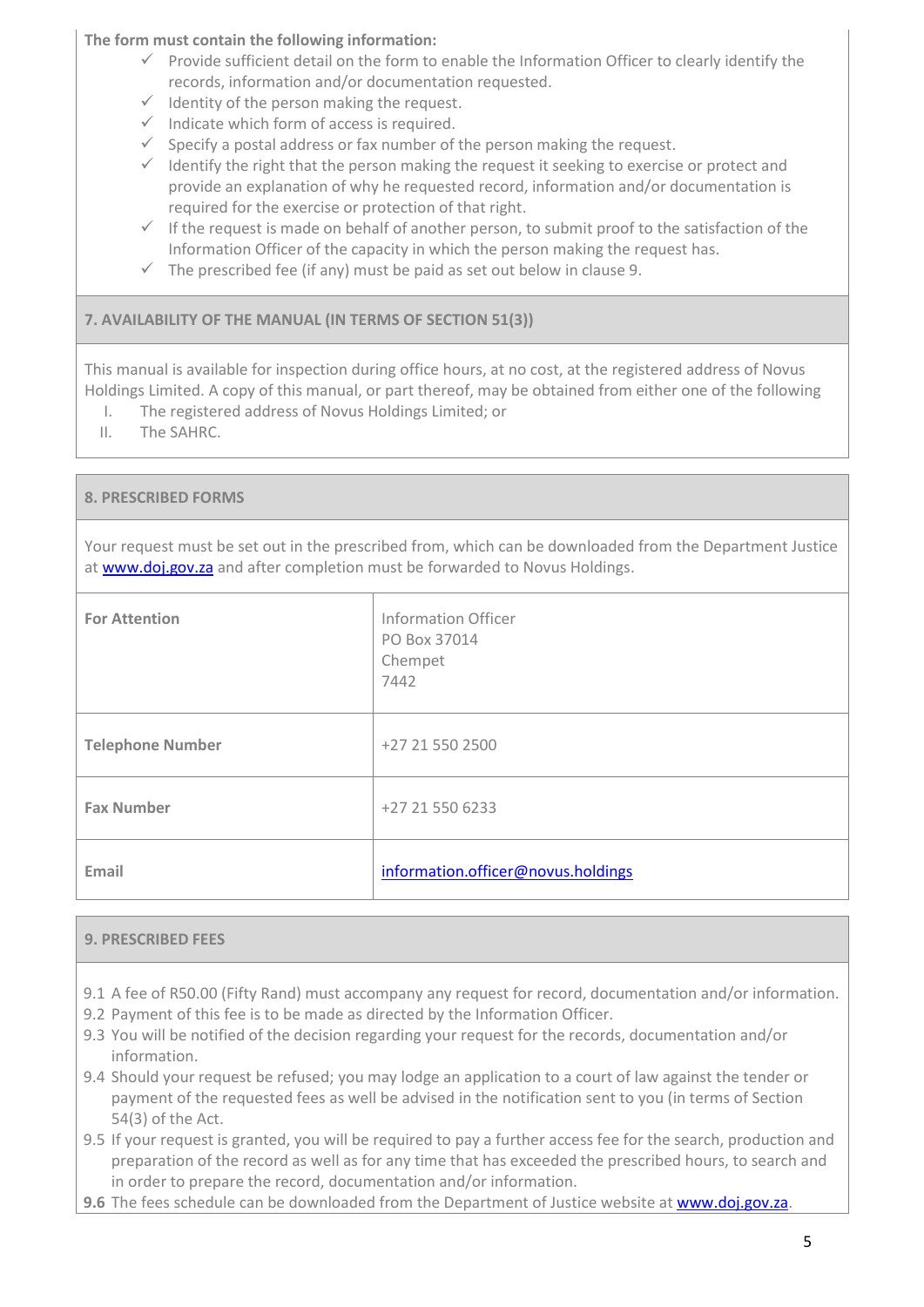#### **FORM C**

## REQUEST FOR ACCESS TO RECORD OF PRIVATE BODY (Section 53(1) of the Promotion of Access to Information Act, 2000 (Act No.2 of 2000)

[Regulation 10]

#### **A. PARTICULARS OF BODY**

NOVUS HOLDINGS LIMITED c/o Information Officer PO Box 37014 Chempet 7442

Attention: Harry Todd

#### **B. PARTICULARS OF PERSON REQUESTING ACCESS TO THE RECORD**

- (a) The particulars of the person who requests access to the record must be given below.
- (b) The address and/or fax number in the Republic to which the information is to be sent must be given.
- (c) Proof of the capacity in which the request is made, if applicable, must be attached.

| <b>Full names and surname</b>                                                  |  |
|--------------------------------------------------------------------------------|--|
| <b>Identity number</b>                                                         |  |
| <b>Postal address</b>                                                          |  |
| Fax number                                                                     |  |
| Telephone number                                                               |  |
| Email                                                                          |  |
| Capacity in which request is made,<br>when made on behalf of another<br>person |  |

| C. PARTICULARS OF PERSON ON WHOSE BEHALF REQUEST IS MADE<br>(This section must be completed ONLY if a request for information is made on behalf of another person) |  |  |
|--------------------------------------------------------------------------------------------------------------------------------------------------------------------|--|--|
| <b>Full names and surname</b>                                                                                                                                      |  |  |
| <b>Identity number</b>                                                                                                                                             |  |  |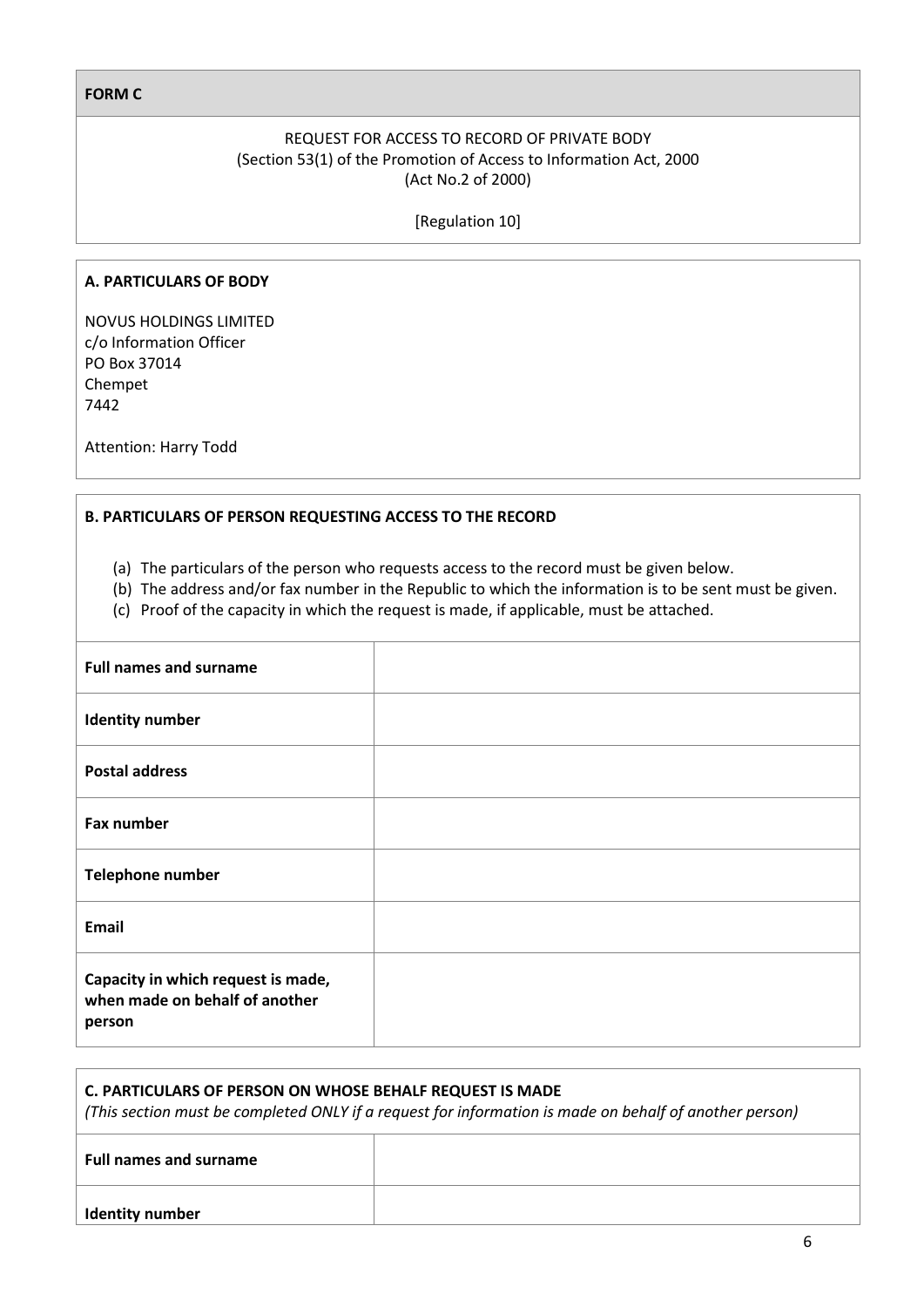#### **D. PARTICULARS OF RECORD**

- (a) Provide full particulars of the record to which access is requested, including the reference number if that is known to you, to enable the record to be located.
- (b) If the provided space is inadequate, please continue on a separate folio and attach it to this form. The requester must sign all the additional folios.

| Description of record or relevant part<br>of the record |  |
|---------------------------------------------------------|--|
| Reference number, if available                          |  |
| Any further particulars of record                       |  |

#### **E. FEES**

- (a) A request for access to a record, other than a record containing personal information about yourself, will be processed only after a request fee has been paid.
- (b) You will be notified of the amount required to be paid as the request fee.
- (c) The fee payable for access to a record depends on the form in which access is required and the reasonable time required to search for and prepare a record.
- (d) If you qualify for exemption of the payment of any fee, please state the reason for exemption.

| Reason for exemption from payment |  |
|-----------------------------------|--|
| of fees                           |  |

#### **F. FORM OF ACCESS TO RECORD**

If you are prevented by a disability to read, view or listen to the record in the form of access provided for in 1 to 4 hereunder, state your disability and indicate in which form the record is required.

#### **Disability**

Form in which record is required (mark the appropriate box with an X)

NOTES

- (a) Compliance with your request in the specified form may depend on the form in which the record is available.
- (b) Access in the form requested may be refused in certain circumstances. In such a case you will be informed if access will be granted in another form.
- (c) The fee payable for access for the record, if any, will be determined partly by the form in which access is requested.

|  | 1. If the record is in written or printed form |  |  |  |  |  |
|--|------------------------------------------------|--|--|--|--|--|
|--|------------------------------------------------|--|--|--|--|--|

Copy of record<sup>\*</sup> The Copy of record  $\sim$  Inspection of record

**2. If record consists of visual images**